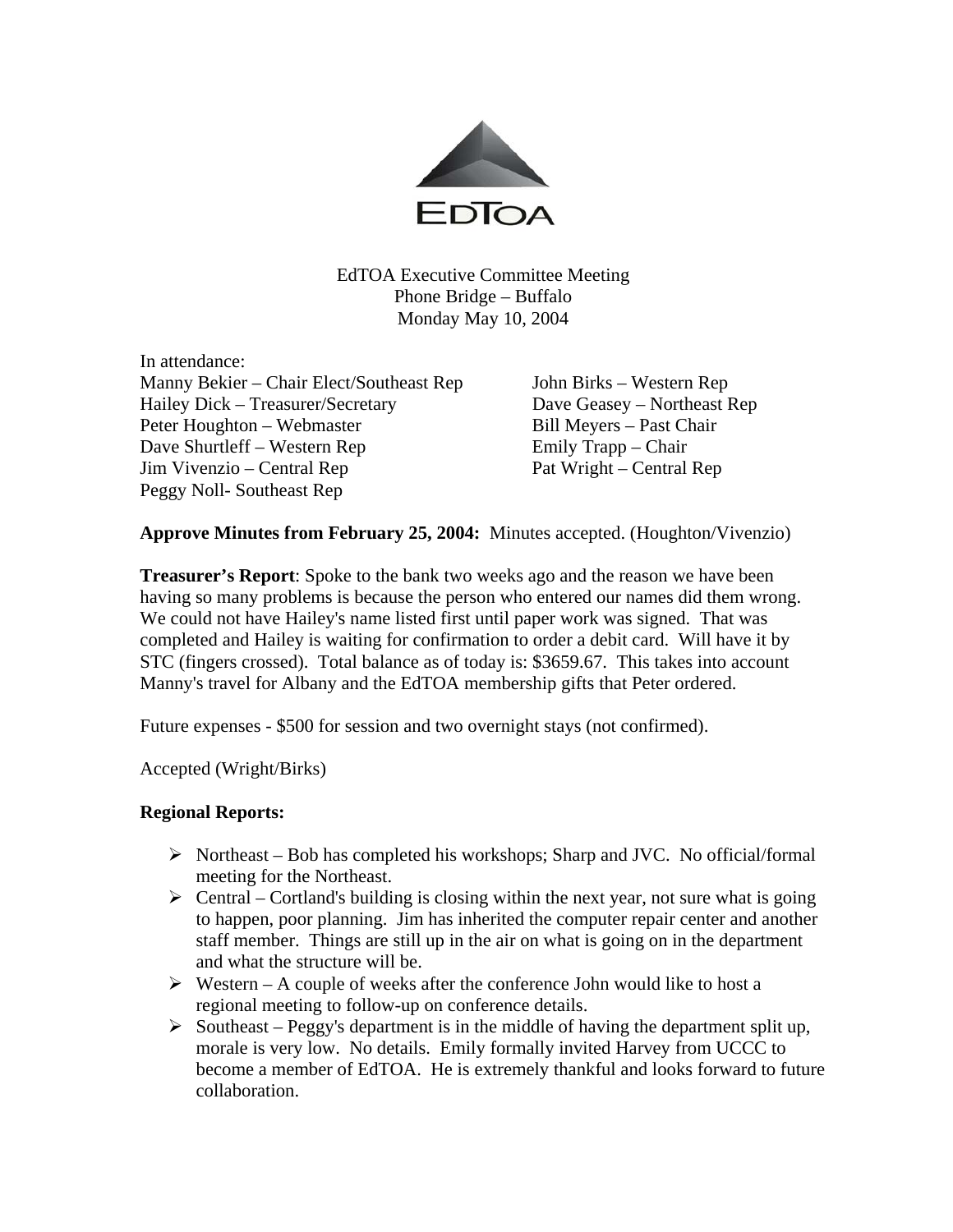**\*Sidenote** – Manny would like to know if there was a way to recognize new members by the way their name tags were printed at the conference. Would be nice to designate what group they are a part of and whether they are an existing member or are new. Unsure if we will be able to do this for STC 2004 but this should be looked into for future get-togethers.

## **Committee Reports:**

- $\triangleright$  DL New York State Distance Learning Consortium.
- $\triangleright$  Multimedia move to change the name to Technology Enhanced Classrooms.
- $\triangleright$  Membership Per Emily, please get on the phone and call your people to make sure they know about the conference and to get their updated info to Peter. He needs to know ahead of time who is going to fax info so he can let them through.
- ¾ Web page Has been making updates. NEEDS PHOTOS FROM CAMPUS'!!!

## **Old Business:**

- $\triangleright$  Gifts for members Carabiners w/ LED light and compass and Post-it notes with EdTOA logo have been ordered. Should have them well in advance of the conference.
- $\geq 4/4/04$  Workshops Emily did video tape the workshop. If you are interested in a copy please let her know. Explains everything on how an LCD works and how to read the schematics.
- $\triangleright$  Service Awards One person has been nominated. Please forward nominations to Emily directly.
- $\triangleright$  STC Sessions-We have double/competing sessions on Wednesday. Digital Photography session had a change in presenter.
- ¾ Vendors SOLD OUT FOR STC!! ☺
- $\triangleright$  STC Uncle Paulie?? We do not know if he is coming to STC this year. EdTOA will pay for registration fees, room... he will have to pay for activities. (Possibly the STC Planning committee will absorb this fee)
- $\triangleright$  NYN Plans on having a meeting in the fall with EdTOA and SUNY folks to get programming "out there."

## **New Business:**

- $\triangleright$  STC We will be having the "new member" get together on Monday evening. Beer, snacks, wine and conversation!
- $\triangleright$  Nominations Hailey has agreed to serve again as sec/treas if no one else would like the position or decides to run against her. We will ask at the General Business meeting at STC to see if anyone would like to run.
- $\triangleright$  Fall Business Meeting We would like to see this continue to happen. Syracuse would still be the preferred place. Vendor demonstrations, business meeting and perhaps Teaching Tools if the program is better this year. This meeting could be tied into SUNY TV's formal launch to be held in Albany in the Fall.